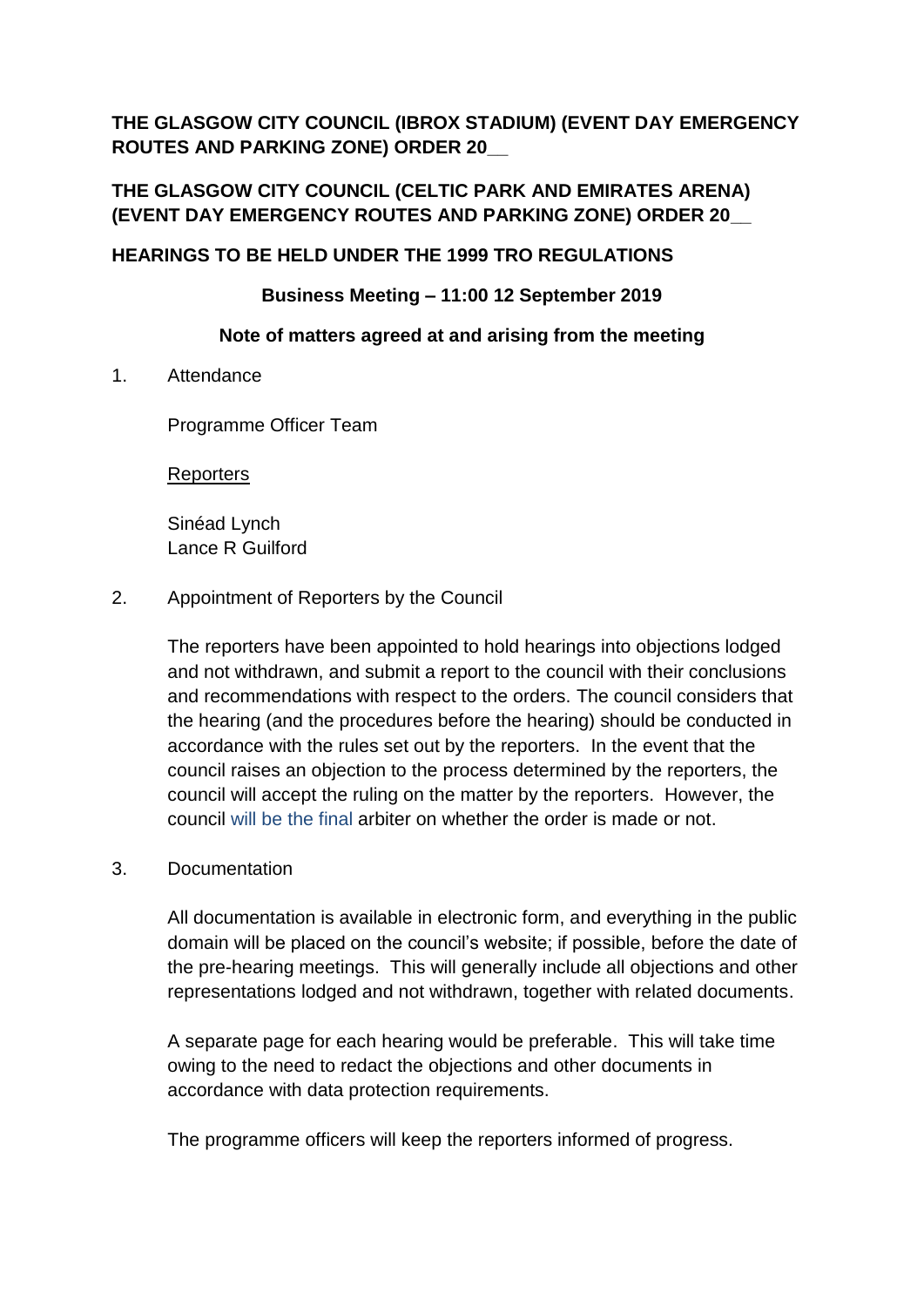In the meantime, key documentation will be made available to the reporters on Objective Connect, as required.

Also, in the meantime, hard copies of all objections and other representations with respect to both orders will be couriered to the reporters for their examination. The programme officers will advise the reporters of the arrangements for this.

The reporters will treat combined letters of support/objection as objections.

4. Programme officers

A single assistant programme officer (administration officer) will be nominated to cover for the programme officers with respect to both cases, and reporters will contact this assistant programme officer if the programme officers are unavailable. None of the programme officers and assistant programme officers will have had any involvement with the preparation and promotion of the orders. Each programme officer may also cover for the other programme officer when not available, as appropriate.

5. The hearings in the context of Regulation 8(1)

The council is holding hearings into both these TROs because there are matters raised within the objections in the context of Regulation 8(1) upon which the council must hold a hearing. However, now that it has been decided that the hearings are required, the council has written to **all objectors** under the terms of Regulation 9(1). It is therefore confirmed that all the issues raised in the objections will be considered by the reporters and be the subject of their report to the council. This will apply whether they are discussed at the hearing or relied upon in written submissions.

6. Joint working on the orders

Both reporters will adopt 100% joint working on both orders until report preparation. It is intended that work on writing up the report be split as appropriate for efficiency, although there will be a joint finalising of the report, with both reporters taking joint responsibility for all conclusions and recommendations.

7. Programme for the hearings and report

An estimated programme for the hearing has been prepared, which will form the basis of the timeline for the various stages leading up to the hearing. The dates will be reviewed and determined according to circumstances.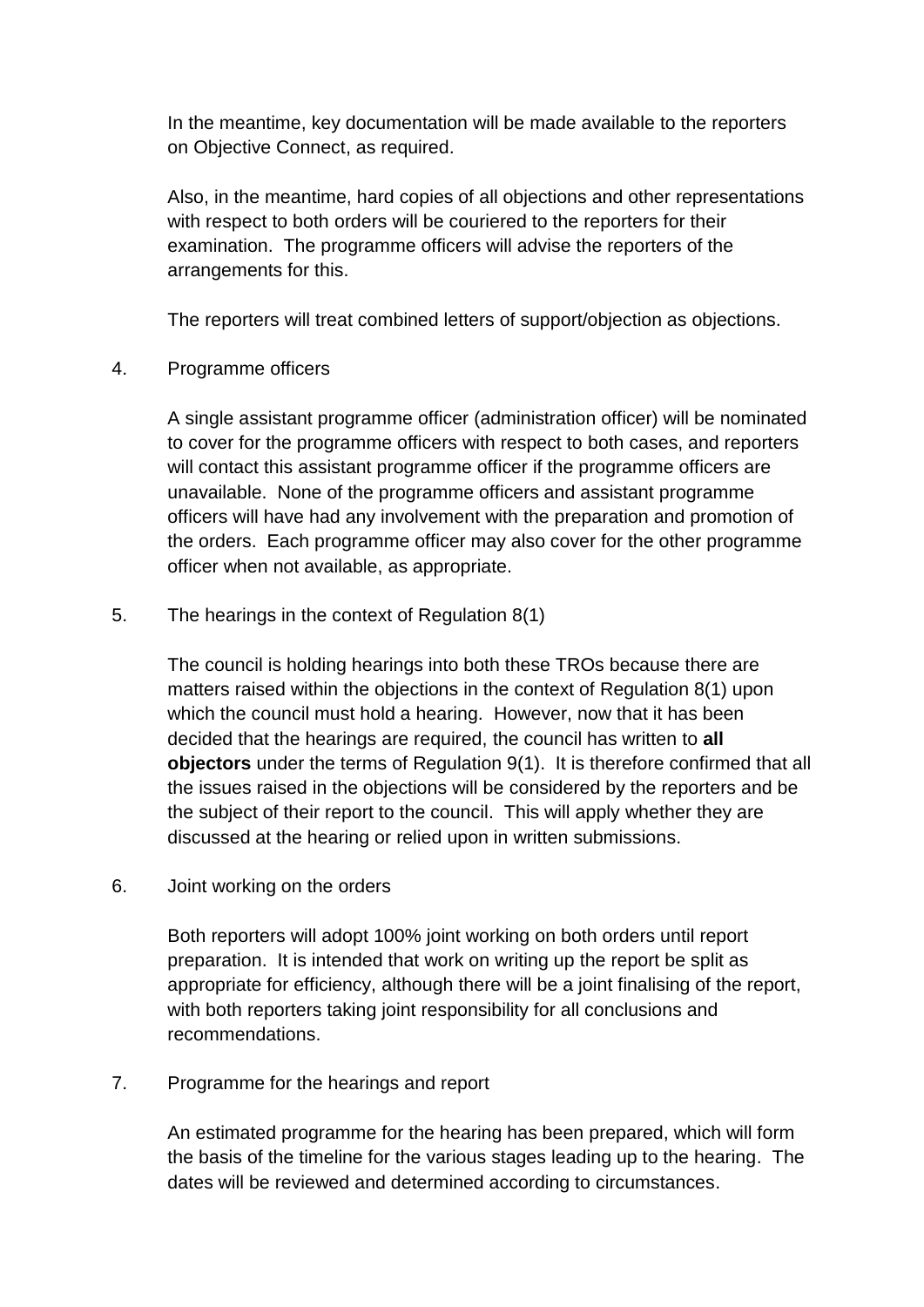The reporters will prepare a more detailed programme for the hearing and the preparation of the report for the council's consideration in due course.

# 8. Pre-hearing meeting

Although not statutorily required, a separate pre-hearing meeting for both orders will be arranged. The dates will be determined in due course as above, but are likely to be evening meetings. A central location within Glasgow will be sought, possibly using the same venue for both meetings, which will probably take place in the same week. All necessary security arrangements will be put in place.

The programme officers confirmed that the letter already sent to objectors (in order to identify those who wish to be heard) was sent by the service promoting the orders. In addition, considerable time has elapsed since the letters were sent.

The reporters will therefore prepare further draft letters to all parties; one for those who have made representations and one for organisations consulted by the council. This will include any parties who have specifically expressed support for the orders, as well as those who have objected to the orders.

The programme officers will confirm which organisations were consulted by the council, and provide the details of any responses received.

# 9. Submission of statements and documents

This will be agreed at the pre-hearing meeting. All statements and documents will need to be placed on deposit, circulated to other parties, and included on the council website together with all of the material already on the website as referred .to in section (3) above.

# 10. Formal notification of hearing arrangements

The reporters will provide advice on text for the letter and notification in a local newspaper in due course. A useful way of doing this is to send a copy of the notification in the local newspaper, which simplifies the letter.

# 11. Webcasting

Webcasting is considered beneficial both to provide an accurate record of proceedings and also to enable people who cannot attend the hearings (and pre-hearing meetings) to follow proceedings. The council has agreed that